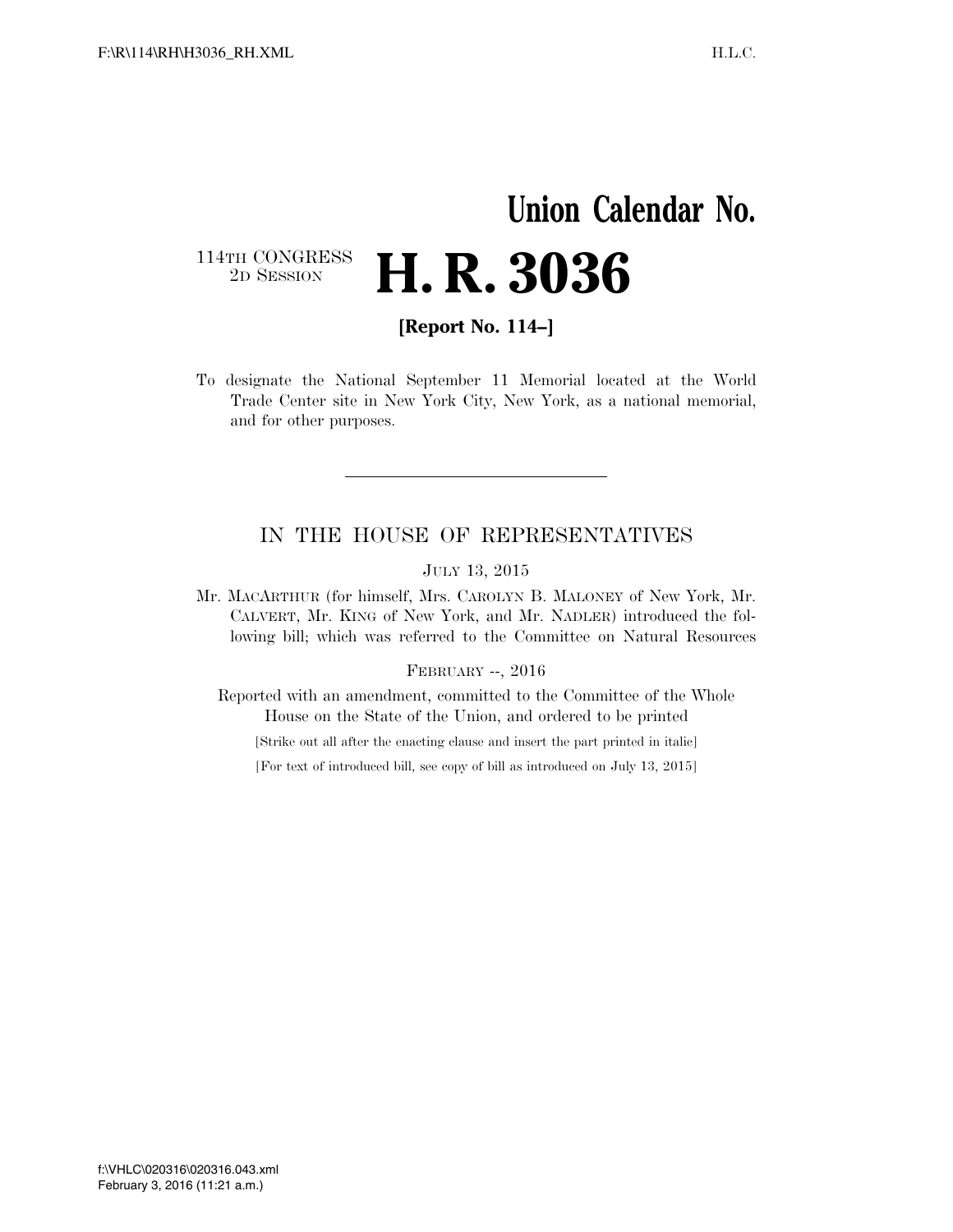# **A BILL**

To designate the National September 11 Memorial located at the World Trade Center site in New York City, New York, as a national memorial, and for other purposes.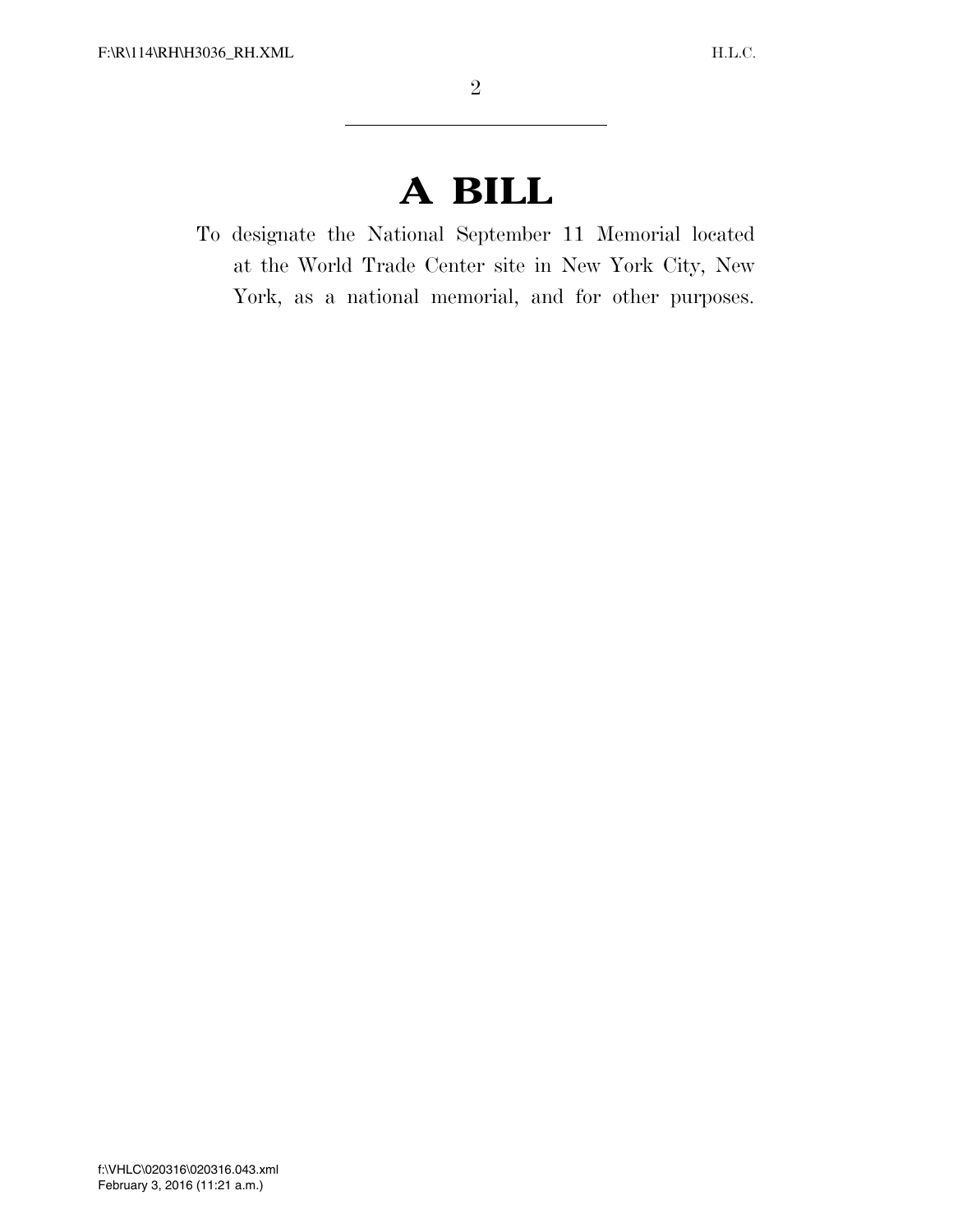| 1  | Be it enacted by the Senate and House of Representa-             |
|----|------------------------------------------------------------------|
| 2  | tives of the United States of America in Congress assembled,     |
| 3  | <b>SECTION 1. SHORT TITLE.</b>                                   |
| 4  | This Act may be cited as the "9/11 Memorial Act".                |
| 5  | <b>SEC. 2. DEFINITIONS.</b>                                      |
| 6  | For purposes of this Act:                                        |
| 7  | $(1)$ ELIGIBLE ENTITY.—The term "eligible enti-                  |
| 8  | ty" means a nonprofit organization as defined in sec-            |
| 9  | tion $501(c)(3)$ of the Internal Revenue Code of 1986            |
| 10 | $(26 \text{ U.S.C. } 501(c)(3))$ in existence on the date of en- |
| 11 | actment of this Act.                                             |
| 12 | (2) MAP.—The term "map" means the map ti-                        |
| 13 | tled "National September 11 Memorial Proposed                    |
| 14 | Boundary", numbered 903/128928, and dated June                   |
| 15 | 2015.                                                            |
| 16 | (3) NATIONAL SEPTEMBER 11 MEMORIAL.-The                          |
| 17 | term "National September 11 Memorial" means the                  |
| 18 | area approximately bounded by Fulton, Greenwich,                 |
| 19 | Liberty and West Streets as generally depicted on the            |
| 20 | map.                                                             |
| 21 | $(4)$ SECRETARY.—The term "Secretary" means                      |
| 22 | the Secretary of the Interior.                                   |
| 23 | SEC. 3. DESIGNATION OF MEMORIAL.                                 |
| 24 | (a) DESIGNATION.—The National September 11 Me-                   |
| 25 | morial is hereby designated as a national memorial.              |
|    |                                                                  |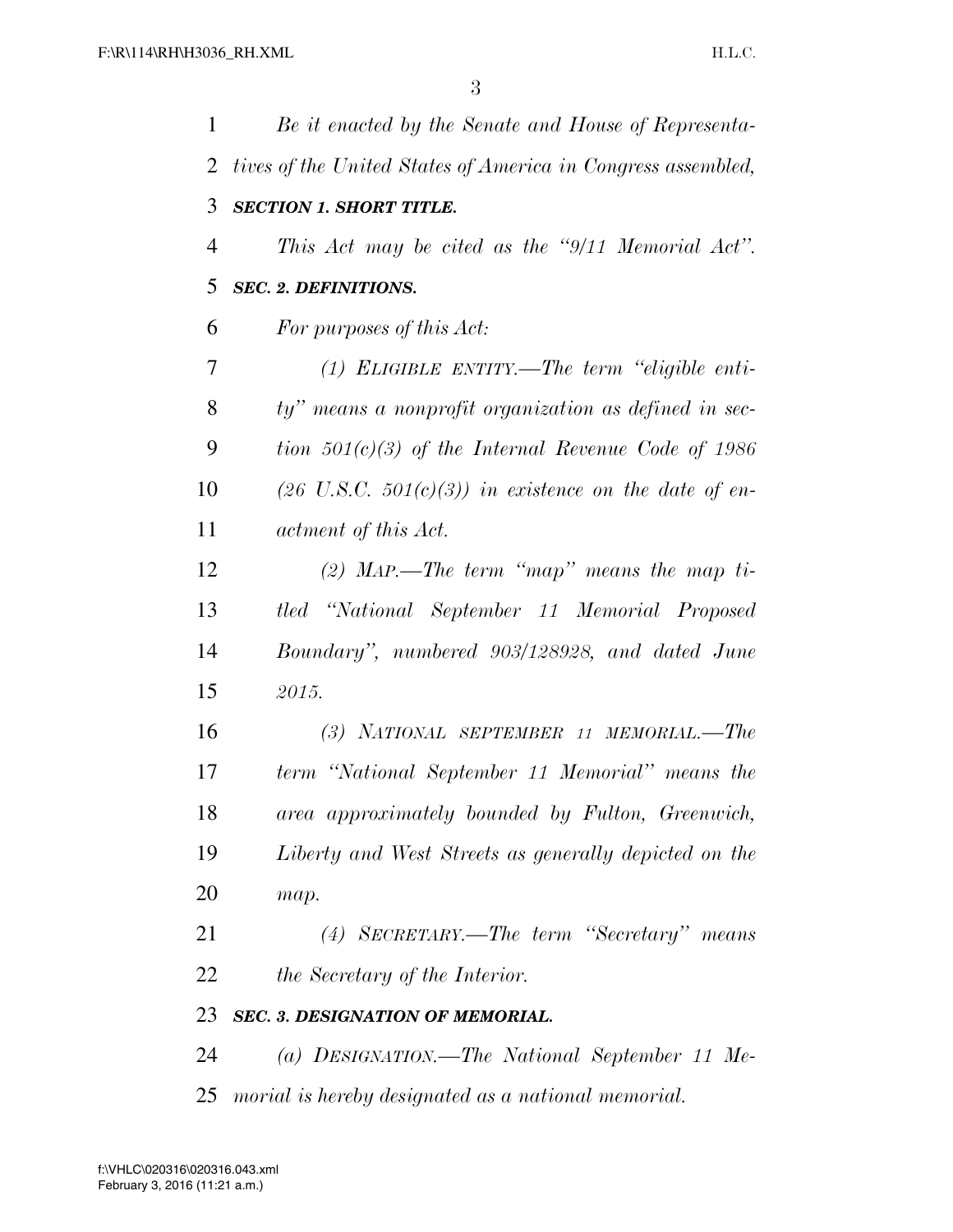*(b) MAP.—The map shall be available for public in- spection and kept on file at the appropriate office of the Secretary.* 

 *(c) EFFECT OF DESIGNATION.—The national memo- rial designated under this section shall not be a unit of the National Park System and the designation of the national memorial shall not be construed to require or authorize Fed- eral funds to be expended for any purpose related to the national memorial except as provided under section 4.* 

### *SEC. 4. COMPETITIVE GRANTS FOR CERTAIN MEMORIALS.*

 *(a) COMPETITIVE GRANTS.—Subject to the availability of appropriations, the Secretary may award a single grant per year through a competitive process to an eligible entity for the operation and maintenance of any memorial located within the United States established to commemorate the events of and honor—* 

 *(1) the victims of the terrorist attacks on the World Trade Center, the Pentagon, and United Air-lines Flight 93 on September 11, 2001; and* 

*(2) the victims of the terrorist attack on the* 

*World Trade Center on February 26, 1993.* 

 *(b) AVAILABILITY.—Funds made available under this section shall remain available until expended.*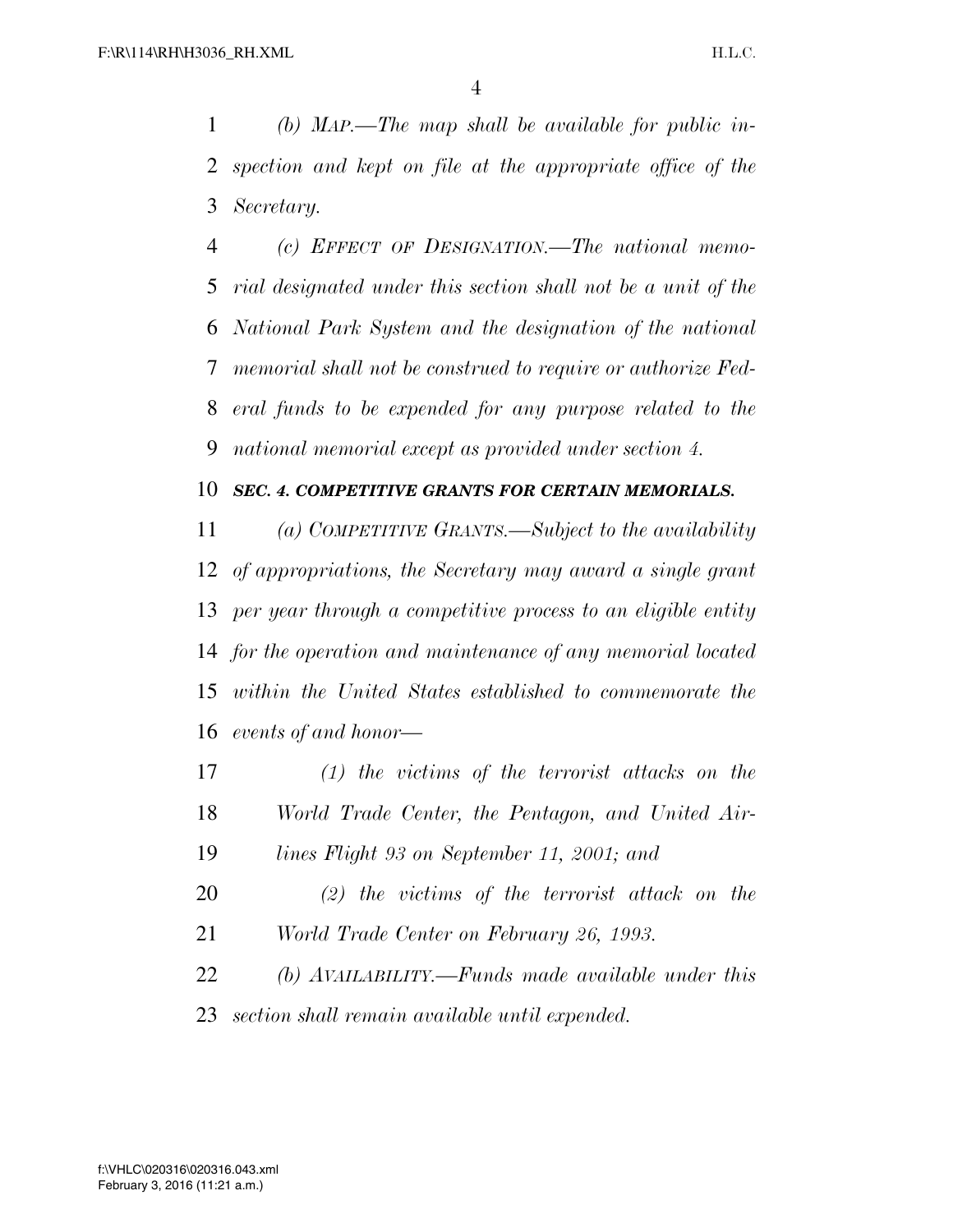| 1  | (c) CRITERIA.—In awarding grants under this section,         |
|----|--------------------------------------------------------------|
| 2  | the Secretary shall give greatest weight in the selection of |
| 3  | eligible entities using the following criteria:              |
| 4  | $(1)$ Experience in managing a public memorial               |
| 5  | that will benefit the largest number of visitors each        |
| 6  | calendar year.                                               |
| 7  | $(2)$ Experience in managing a memorial of sig-              |
| 8  | nificant size (4 acres or more).                             |
| 9  | (3) Successful coordination and cooperation with             |
| 10 | Federal, State, and local governments in operating           |
| 11 | and managing the memorial.                                   |
| 12 | $(4)$ Ability and commitment to use grant funds              |
| 13 | to enhance security at the memorial.                         |
| 14 | $(5)$ Ability to use grant funds to increase the             |
| 15 | numbers of economically disadvantaged visitors to the        |
| 16 | memorial and surrounding areas.                              |
| 17 | (d) SUMMARIES.—Not later than 30 days after the end          |
| 18 | of each fiscal year in which an eligible entity obligates or |
| 19 | expends any part of a grant under this section, the eligible |
| 20 | entity shall prepare and submit to the Secretary and Con-    |
| 21 | gress a summary that—                                        |
| 22 | $(1)$ specifies the amount of grant funds obligated          |
| 23 | or expended in the preceding fiscal year;                    |
| 24 | $(2)$ specifies the purpose for which the funds were         |
| 25 | <i>obligated or expended; and</i>                            |